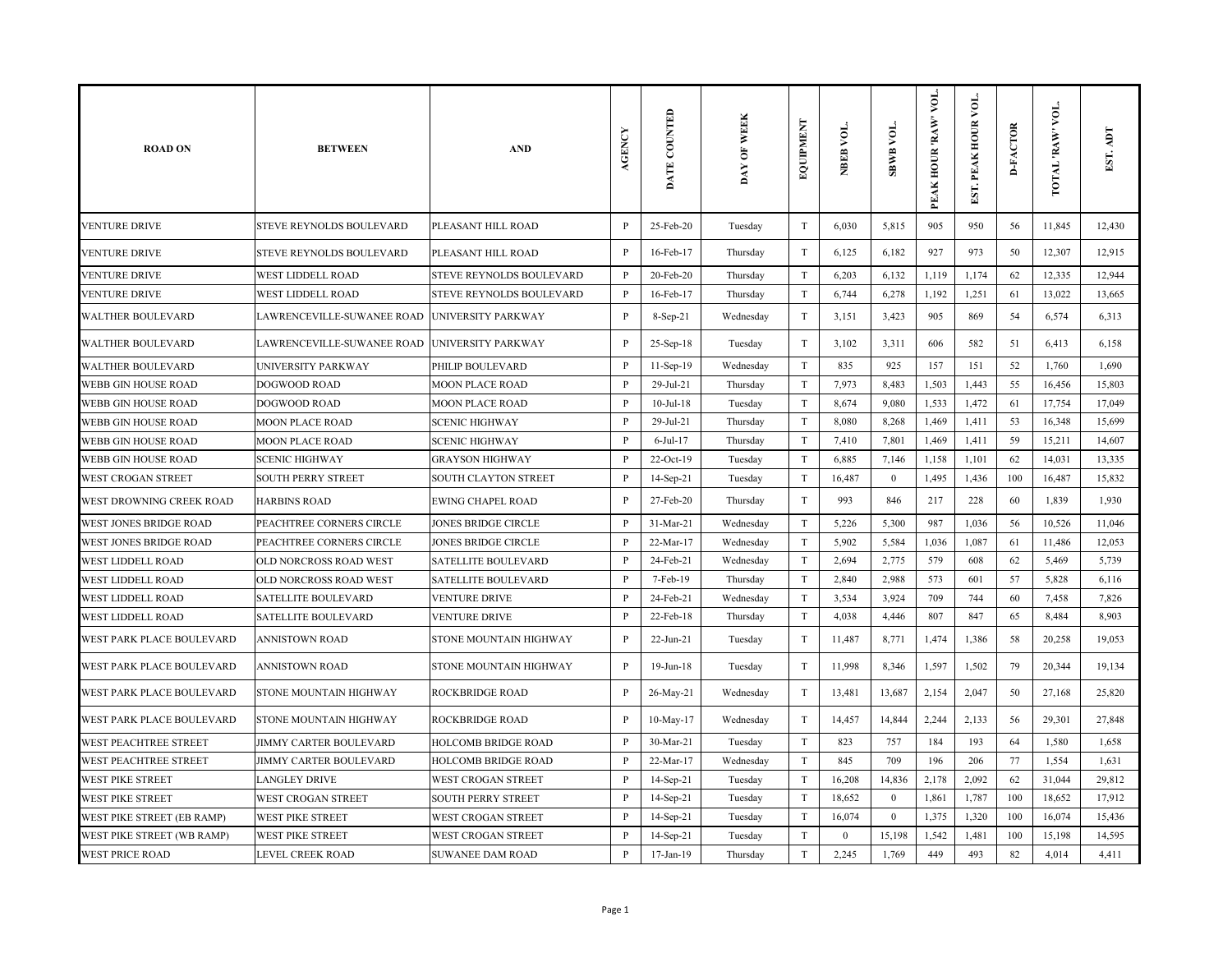| <b>ROAD ON</b>                        | <b>BETWEEN</b>                           | <b>AND</b>                               | AGENCY       | DATE COUNTED    | <b>WEEK</b><br>DAY OF | EQUIPMENT                 | NBEB VOL. | <b>TOA RMBS</b> | VOL.<br>PEAK HOUR 'RAW' | ğ<br>EST. PEAK HOUR | <b>D-FACTOR</b> | VOL.<br>TOTAL 'RAW | <b>TUV</b><br>EST. |
|---------------------------------------|------------------------------------------|------------------------------------------|--------------|-----------------|-----------------------|---------------------------|-----------|-----------------|-------------------------|---------------------|-----------------|--------------------|--------------------|
| <b>WEST PRICE ROAD</b>                | PEACHTREE INDUSTRIAL<br><b>BOULEVARD</b> | LEVEL CREEK ROAD                         | $\mathbf{P}$ | 23-Jan-19       | Wednesday             | $\mathbf T$               | 3,487     | 3,277           | 707                     | 777                 | 67              | 6,764              | 7,433              |
| <b>WEST PRICE ROAD</b>                | PEACHTREE INDUSTRIAL<br><b>BOULEVARD</b> | LEVEL CREEK ROAD                         | $\mathbf{P}$ | $10$ -Jan- $17$ | Tuesday               | $\mathbf T$               | 3,419     | 3,401           | 726                     | 798                 | 61              | 6,820              | 7,494              |
| WESTBROOK ROAD                        | <b>BUFORD HIGHWAY</b>                    | OLD SUWANEE ROAD                         | $\mathbf{P}$ | $23$ -Jan-19    | Wednesday             | $\mathbf T$               | 1,853     | 1,784           | 326                     | 358                 | 60              | 3,637              | 3,997              |
| <b>WESTBROOK ROAD</b>                 | <b>BUFORD HIGHWAY</b>                    | OLD SUWANEE ROAD                         | $\mathbf{P}$ | $10$ -Jan- $17$ | Tuesday               | $\mathbf T$               | 1,828     | 1,747           | 328                     | 360                 | 59              | 3,575              | 3,929              |
| <b>WESTBROOK ROAD</b>                 | OLD SUWANEE ROAD                         | <b>SMITHTOWN ROAD</b>                    | $\mathbf{P}$ | $29$ -Jan- $20$ | Wednesday             | $\mathbf T$               | 2,047     | 2,162           | 433                     | 476                 | 64              | 4,209              | 4,625              |
| <b>WESTBROOK ROAD</b>                 | OLD SUWANEE ROAD                         | <b>SMITHTOWN ROAD</b>                    | P            | 23-Jan-19       | Wednesday             | $\mathbf T$               | 1,890     | 2,047           | 396                     | 435                 | 63              | 3,937              | 4,326              |
| WESTBROOK ROAD                        | OLD SUWANEE ROAD                         | <b>SMITHTOWN ROAD</b>                    | P            | $10$ -Jan- $17$ | Tuesday               | $\mathbf T$               | 2,530     | 2,462           | 518                     | 569                 | 59              | 4,992              | 5,486              |
| WHITEHEAD PLACE DRIVE                 | OLD PEACHTREE ROAD                       | LAWRENCEVILLE-SUWANEE ROAD               | $\, {\bf p}$ | $15-Sep-21$     | Wednesday             | $\mathbf T$               | 1,617     | 1,740           | 351                     | 337                 | 64              | 3,357              | 3,224              |
| WHITEHEAD PLACE DRIVE                 | OLD PEACHTREE ROAD                       | LAWRENCEVILLE-SUWANEE ROAD               | P            | 7-Sep-17        | Thursday              | $\mathbf T$               | 1,641     | 1,747           | 372                     | 357                 | 72              | 3,388              | 3,253              |
| WHITEHEAD ROAD (SUGAR HILL)           | SUWANEE DAM ROAD                         | WEST BROAD STREET                        | $\, {\bf P}$ | 26-Jan-21       | Tuesday               | $\mathbf T$               | 1,990     | 2,030           | 478                     | 525                 | 69              | 4,020              | 4,418              |
| WHITEHEAD ROAD (SUGAR HILL)           | <b>SUWANEE DAM ROAD</b>                  | WEST BROAD STREET                        | $\, {\bf p}$ | $10$ -Jan- $18$ | Wednesday             | $\mathbf T$               | 1,853     | 1,821           | 307                     | 337                 | 58              | 3,674              | 4,037              |
| WILDWOOD ROAD                         | MCGINNIS FERRY ROAD                      | SATELLITE BOULEVARD                      | $\, {\bf P}$ | 9-Feb-21        | Tuesday               | $\mathbf T$               | 550       | 501             | 115                     | 121                 | 57              | 1,051              | 1,103              |
| WILL WAGES ROAD                       | <b>BROOKS ROAD</b>                       | <b>HARBINS ROAD</b>                      | $\, {\bf P}$ | 7-Nov-17        | Tuesday               | $\mathbf T$               | 359       | 286             | 82                      | 80                  | 73              | 645                | 626                |
| <b>WILLIAMS ROAD</b>                  | <b>HARBINS ROAD</b>                      | <b>TUG DRIVE</b>                         | $\mathbf{P}$ | 9-May-19        | Thursday              | $\mathbf T$               | 2,602     | 2,670           | 465                     | 442                 | 58              | 5,272              | 5,011              |
| WILLIAMS ROAD                         | ROCKBRIDGE ROAD                          | JIMMY CARTER BOULEVARD                   | $\mathbf{P}$ | 25-May-21       | Tuesday               | $\mathbf T$               | 3,660     | 3,725           | 678                     | 644                 | 66              | 7,385              | 7,019              |
| <b>WILLIAMS ROAD</b>                  | <b>ROCKBRIDGE ROAD</b>                   | <b>JIMMY CARTER BOULEVARD</b>            | $\mathbf{P}$ | 17-May-17       | Wednesday             | $\mathbf T$               | 4,105     | 3,530           | 718                     | 682                 | 59              | 7,635              | 7,256              |
| <b>WILLIAMS ROAD</b>                  | SINGLETON ROAD                           | <b>HARBINS ROAD</b>                      | $\mathbf{P}$ | $20$ -Apr-21    | Tuesday               | $\mathbf T$               | 2,348     | 2,420           | 430                     | 413                 | 59              | 4,768              | 4,579              |
| WILLIAMS ROAD                         | <b>SINGLETON ROAD</b>                    | <b>HARBINS ROAD</b>                      | P            | $12$ -Apr- $17$ | Wednesday             | $\mathbf T$               | 2,431     | 2,401           | 505                     | 485                 | 63              | 4,832              | 4,640              |
| WILLIAMS ROAD                         | <b>TUG DRIVE</b>                         | <b>ROCKBRIDGE ROAD</b>                   | P            | 25-May-21       | Tuesday               | $\mathbf T$               | 2,913     | 3,049           | 524                     | 498                 | 59              | 5,962              | 5,666              |
| WILLIAMS ROAD                         | <b>TUG DRIVE</b>                         | <b>ROCKBRIDGE ROAD</b>                   | P            | 16-May-17       | Tuesday               | $\mathbf T$               | 2,908     | 2,979           | 564                     | 536                 | 58              | 5,887              | 5,595              |
| WINN DRIVE                            | <b>GLOSTER ROAD</b>                      | <b>BETHESDA CHURCH ROAD</b>              | P            | 6-Aug-19        | Tuesday               | $\mathbf T$               | 932       | 946             | 202                     | 190                 | 59              | 1,878              | 1,766              |
| WINTERS CHAPEL ROAD                   | FULTON/DEKALB COUNTY LINE                | <b>WOMACK DRIVE</b>                      | P            | 30-Mar-21       | Tuesday               | $\mathbf T$               | 8,197     | 8,709           | 1,437                   | 1,508               | 51              | 16,906             | 17,741             |
| WINTERS CHAPEL ROAD                   | FULTON/DEKALB COUNTY LINE                | <b>WOMACK DRIVE</b>                      | $\mathbf{P}$ | 14-Mar-18       | Wednesday             | T                         | 8,962     | 8,889           | 1,449                   | 1,521               | 55              | 17,851             | 18,733             |
| WINTERS CHAPEL ROAD                   | <b>SPALDING DRIVE</b>                    | <b>DUNWOODY CLUB DRIVE</b>               | P            | 6-Mar-19        | Wednesday             | $\mathbf T$               | 5,240     | 5,859           | 1,080                   | 1,133               | 68              | 11,099             | 11,647             |
| <b>WINTERS CHAPEL ROAD</b>            | WOMACK DRIVE                             | PEACHTREE INDUSTRIAL<br><b>BOULEVARD</b> | P            | 19-Mar-19       | Tuesday               | $\mathbf T$               | 8,440     | 9,204           | 1,421                   | 1,491               | 54              | 17,644             | 18,516             |
| <b>WINTERS CHAPEL ROAD</b>            | <b>WOMACK DRIVE</b>                      | PEACHTREE INDUSTRIAL<br><b>BOULEVARD</b> | P            | 28-Mar-17       | Tuesday               | $\mathbf T$               | 8,476     | 9,306           | 1,374                   | 1,442               | 51              | 17,782             | 18,660             |
| <b>WISTERIA DRIVE</b>                 | STONE MOUNTAIN HIGHWAY                   | <b>SCENIC HIGHWAY</b>                    | P            | $28$ -Jul-21    | Wednesday             | $\ensuremath{\mathrm{T}}$ | 9,356     | 8,199           | 1,295                   | 1,244               | 57              | 17,555             | 16,858             |
| <b>WISTERIA DRIVE</b>                 | STONE MOUNTAIN HIGHWAY                   | <b>SCENIC HIGHWAY</b>                    | P            | $12$ -Jul- $18$ | Thursday              | $\mathbf T$               | 9,192     | 8,085           | 1,316                   | 1,264               | 60              | 17,277             | 16,591             |
| WOODWARD CROSSING<br>BOULEVARD        | <b>BUFORD DRIVE</b>                      | MALL OF GEORGIA BOULEVARD                | P            | 23-Jan-19       | Wednesday             | $\rm T$                   | 2,932     | 2,804           | 557                     | 612                 | 60              | 5,736              | 6,303              |
| WOODWARD CROSSING<br><b>BOULEVARD</b> | <b>BUFORD DRIVE</b>                      | MALL OF GEORGIA BOULEVARD                | $\mathbf{P}$ | 24-Jan-17       | Tuesday               | $\mathbf T$               | 3,162     | 2,876           | 612                     | 673                 | 55              | 6,038              | 6,635              |